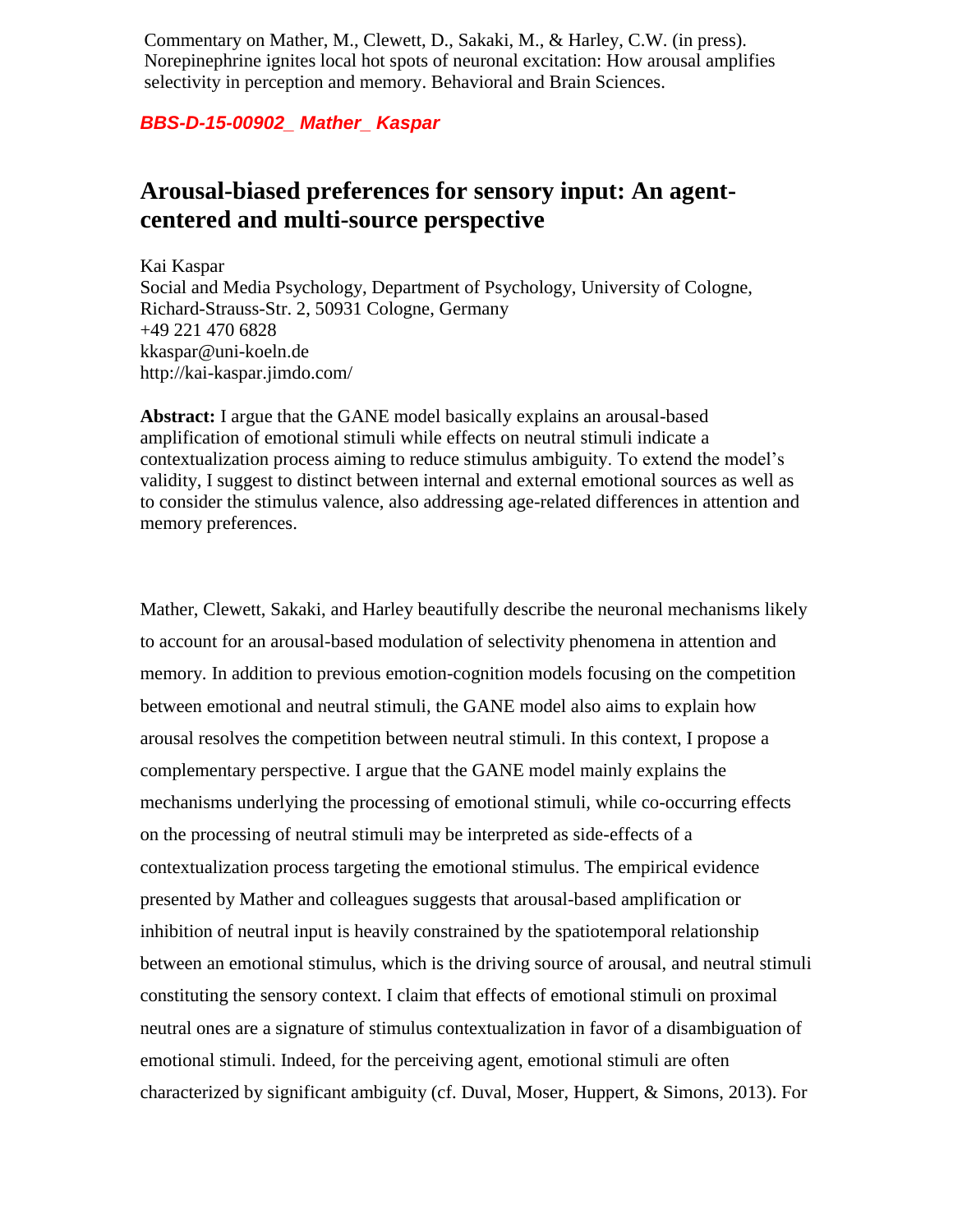example, the recognition of an arousing facial expression may be context-dependent (cf. Barrett, Mesquita, & Gendron, 2011). The valence and the discrete emotional category of an arousing stimulus are not completely inherent features of the stimulus but they are also constituted by the context (including neutral stimuli) in which the arousing stimulus is embedded. Therefore, the processing of an emotional stimulus benefits from an amplification of salient neutral stimuli standing in an optimal spatiotemporal relationship to the emotional target stimulus. It appears beneficial for the human organism that emotional stimuli are not processed in isolation from rather neutral context information. Amplifying the processing of otherwise prioritized neutral stimuli in the presence of an emotional stimulus creates a context that facilitates the appropriate classification and encoding of the properties of the emotional stimulus. Indeed, the context seems to be routinely encoded during emotion perception (Barrett & Kensinger, 2010). In this sense, the arousal-based mechanisms outlined in the GANE model cannot be generalized to settings in which emotional stimulation is rather negligible. However, based on this perspective, two aspects may help to further improve the conceptual framework of the model and its validity:

First, I propose that the GANE model would benefit from a more explicit distinction between internally and externally located sources of arousal (cf. Kaspar & König, 2012; Kaspar, 2013). The current model primarily addresses the latter type, namely sensory stimuli located outside the perceiving agent, whereas internal forms of emotion represent the agent's current emotional/mood state. While the arousing power of external stimuli is tied to the stimuli and hence places tight spatiotemporal constraints for an amplification or inhibition of the neutral surrounding, arousal elicited by thoughts of the agent might be more easily linked to any neutral stimulus. Of course, internal arousal might be also elicited by an external source, but some residual arousal (i.e. mood) continue for a while after source offset. Indeed, excitation-transfer theories (Bryant & Miron, 2003; Zillmann, 1983) propose that the residual arousal from a stimulus can be transferred to a subsequent stimulus while the emotional valence of the stimuli may differ. If residual arousal can be actually tapped by another than the original stimulus in this way (still to be shown), we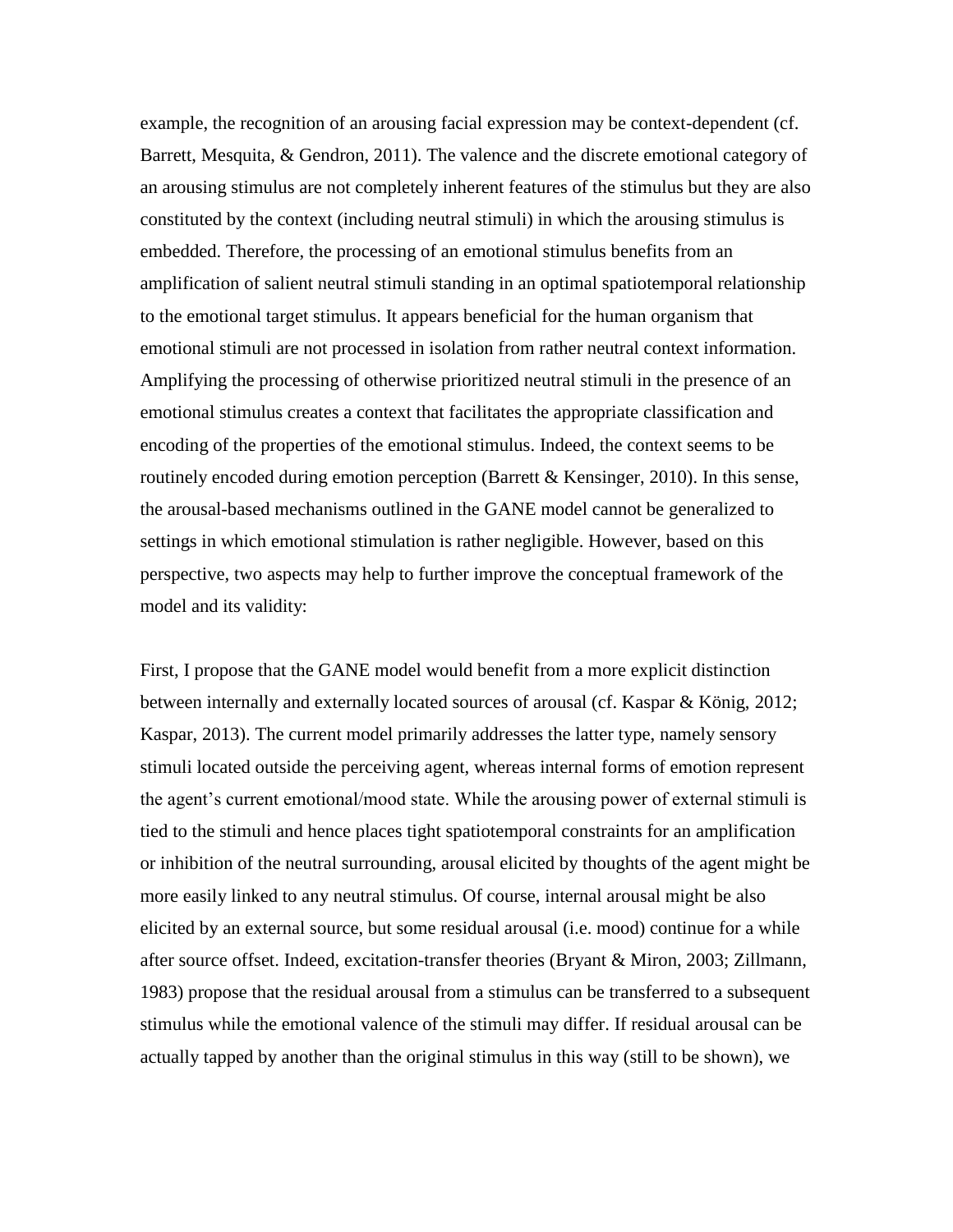can extend the validity of the GANE model by implementing a multi-source approach to arousal-biased information processing.

Second, the model neglects the valence aspect of arousing sources being of central relevance, not only from the perspective of disambiguation tendencies. It seems that the arousal and valence ascribed to a stimulus are not completely independent features (cf. Kaspar & König, 2012), whereby negative (versus positive) stimuli show a tendency towards higher arousal (Kim & Hamann, 2007; Ito, Cacioppo, & Lang, 1998). Thus, negative stimuli may have a higher potential to ignite neuronal hot spots and to fine-tune priority signals. This bias is plausible from an evolutionary perspective as it is more prejudicial to miss a potential threat than a potential reward. Thus, across different scenarios, external negative stimuli may elicit stronger modulation effects on neutral stimuli being in an optimal spatiotemporal distance, while a negative (versus positive) mood state might have more long-lasting effects due to more residual excitation.

Indeed, the location (internal versus external) and valence of the arousing source have a critical influence on attention and memory processes. For example, younger adults showed an attentional preference and a better memory performance for negative stimuli, compared to positive ones, while this bias was more pronounced when participants had been in a positive (versus negative) mood (Kaspar, Ramos Gameiro, & König, 2015). Thus, internal and external sources of arousal may show specific interactions depending on their valence. With regard to the GANE model, negative stimuli presumably have a higher likelihood to bias perception and memory when they are in strong contrast to emotional background noise within the perceiving agent. However, preferences for positive over negative information have also been reported for younger adults under specific circumstances (Becker & Leinenger, 2011; Parrott & Sabini, 1990; Schwager & Rothermund, 2013), indicating more complex mechanisms of the processing of emotionladen stimuli than delineated in an exclusive arousal-based model.

Finally, in this context, the GANE model suggests a brain-based explanation for the very reliable information processing bias towards positive (versus negative) information in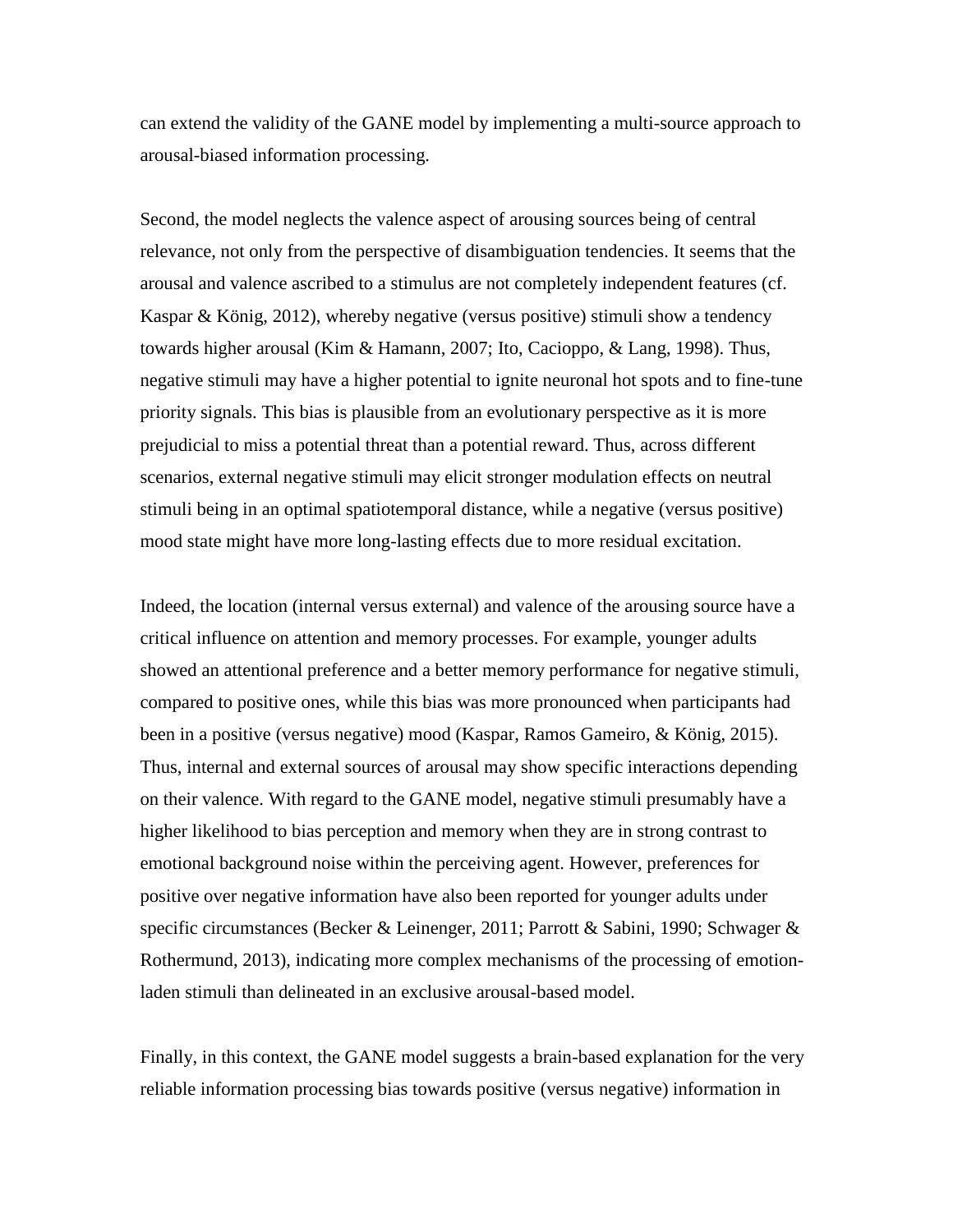older adults (Reed, Chan, & Mikels, 2014). Mather and colleagues proposed that arousal may not increase selectivity similarly effectively among older adults because of agerelated changes in the LC-NE system. If so, negatively valenced stimuli would gradually lose their arousing potential across the lifespan, facilitating controlled attentional shifts towards positive stimuli at a higher age (cf. Hahn, Carlson, Singer, & Gronlund, 2006; Knight et al., 2007). Thus, the GANE model adds a brain-based explanation for this agedependent change in biased competition that is mainly discussed in terms of the Socioemotional Selectivity Theory (Carstensen, Fung, & Charles, 2003) emphasizing age-related changes in emotion-regulation motivation.

## **References**

Barrett, L. F., & Kensinger, E. A. (2010). Context is routinely encoded during emotion perception. *Psychological Science*, *21*, 595-599.

Barrett, L. F., Mesquita, B., & Gendron, M. (2011). Context in emotion perception. *Current Directions in Psychological Science*, *20*, 286-290.

Becker, M. W., & Leinenger, M. (2011). Attentional selection is biased toward moodcongruent stimuli. *Emotion*, *11*, 1248-1254.

Bryant, J., & Miron, D. (2003). Excitation-transfer theory and three-factor theory of emotion. In J. Bryant, D. Roskos-Ewoldsen, & J. Cantor (Eds.), *Communication and emotion: Essays in honor of Dolf Zillmann* (pp. 31-59). Mahwah, NJ: Erlbaum.

Carstensen, L. L., Fung, H. H., & Charles, S. T. (2003). Socioemotional selectivity theory and the regulation of emotion in the second half of life. *Motivation and Emotion*, *27*, 103- 123.

Duval, E. R., Moser, J. S., Huppert, J. D., & Simons, R. F. (2015). What's in a face? The late positive potential reflects the level of facial affect expression. *Journal of Psychophysiology, 27*, 27-38.

Hahn, S., Carlson, C., Singer, S., & Gronlund, S. D. (2006). Aging and visual search: Automatic and controlled attentional bias to threat faces. *Acta Psychologica*, *123*, 312- 336.

Ito, T. A., Cacioppo, J. T., & Lang, P. J. (1998). Eliciting affect using the International Affective Picture System: Trajectories through evaluative space. *Personality and Social Psychology Bulletin*, *24*, 855-879.